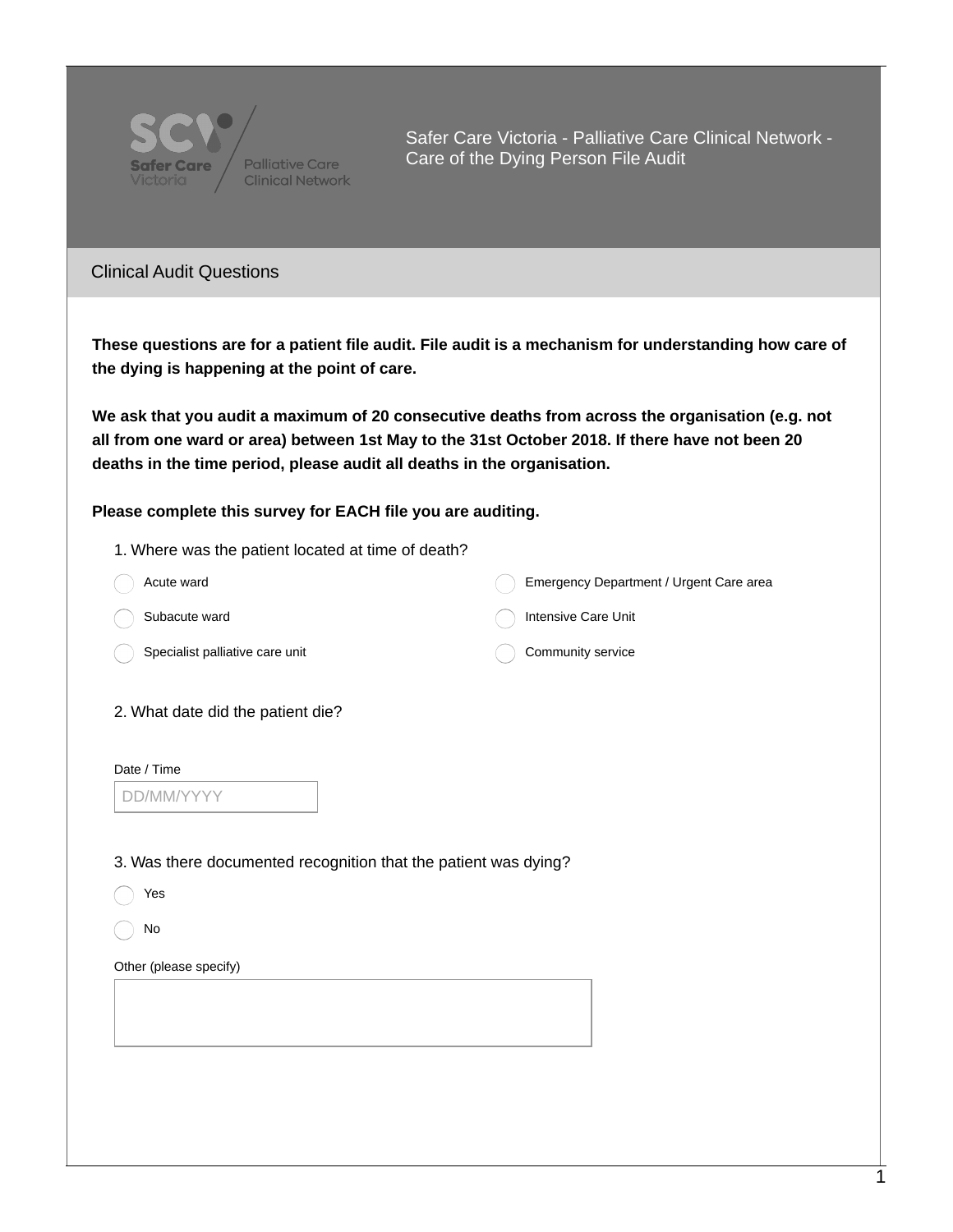| 4. Was there documented evidence that a conversation around dying was carried out with (select all that<br>apply): |
|--------------------------------------------------------------------------------------------------------------------|
| The patient                                                                                                        |
| The patient's family / carer / person of choice                                                                    |
| Other (please specify)                                                                                             |
|                                                                                                                    |
|                                                                                                                    |
|                                                                                                                    |
| 5. Did the patient have a MET call during their admission?                                                         |
| Yes, one                                                                                                           |
| Yes, multiple                                                                                                      |
| No                                                                                                                 |
|                                                                                                                    |
|                                                                                                                    |
|                                                                                                                    |
|                                                                                                                    |
|                                                                                                                    |
|                                                                                                                    |
|                                                                                                                    |
|                                                                                                                    |
|                                                                                                                    |
|                                                                                                                    |
|                                                                                                                    |
|                                                                                                                    |
|                                                                                                                    |
|                                                                                                                    |
|                                                                                                                    |
|                                                                                                                    |